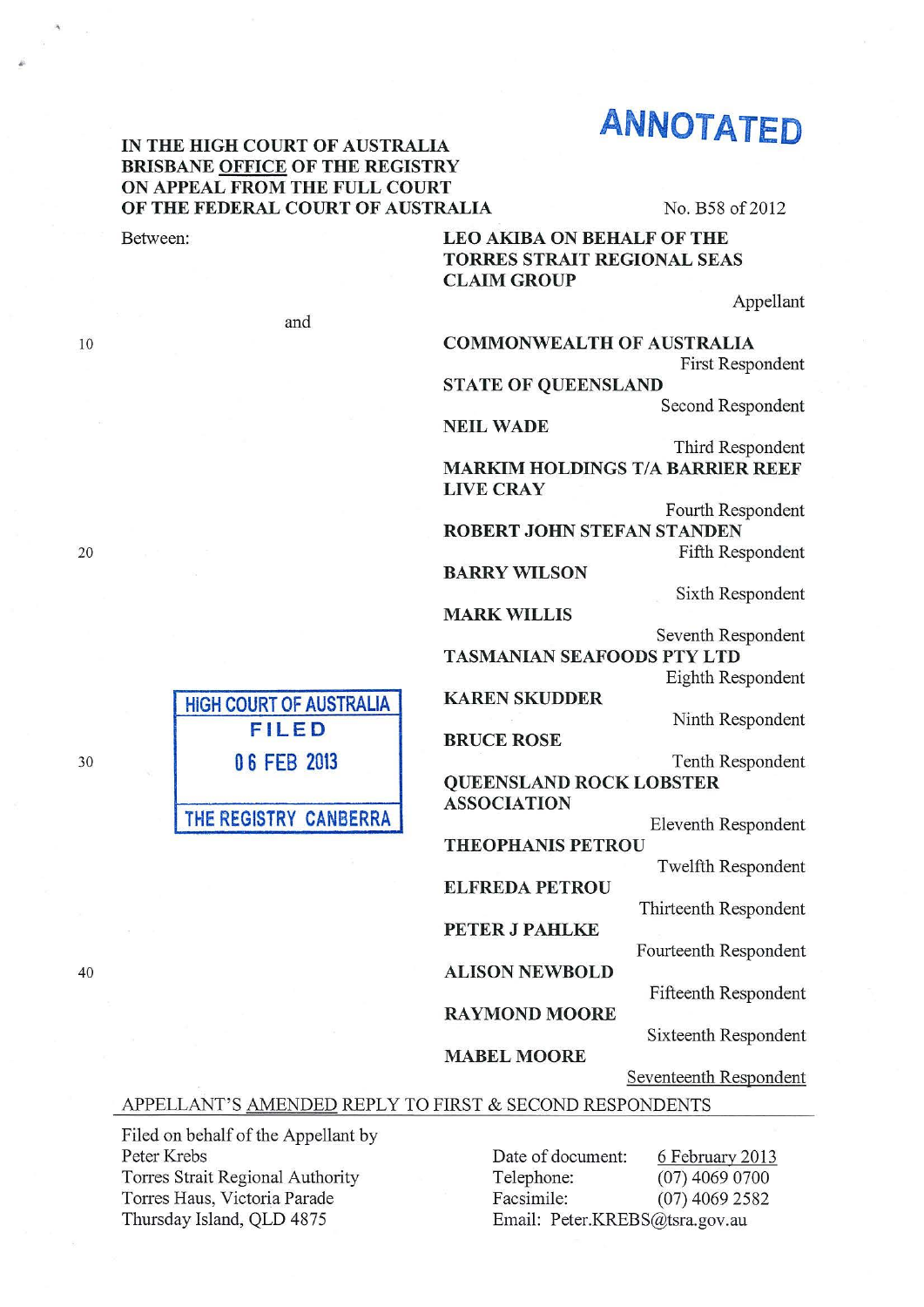**MARK MILLWARD**  Eighteenth Respondent **KENNETH JAMES MCKENZIE**  Nineteenth Respondent **JOHN STEWART MCKENZIE** Twentieth Respondent **STEVEN MACDONALD**  Twenty First Respondent **M G KAlLIS PTY LTD**  Twenty Second Respondent **ROBERT BRUCE LOWDEN**  Twenty Third Respondent **NOEL LOLLBACK**  Twenty Fourth Respondent **BOB LAMACCHIA**  Twenty Fifth Respondent **RICHARD LAURENCE JONES**  Twenty Sixth Respondent **PHILLIP JOHN HUGHES**  Twenty Seventh Respondent **ROBERT GEORGE GIDDINS**  Twenty Eighth Respondent **LARRY HUDSON**  Twenty Ninth Respondent **PAMELA HUDSON**  Thirtieth Respondent **DIANNE MAREE HUGHES**  Thirty First Respondent **AUSTRALIAN MARITIME SAFETY AUTHORITY**  Thirty Second Respondent **BARRY EHRKE**  Thirty Third Respondent **DENNIS FRITZ**  Thirty Fourth Respondent **JENNY TITASEY**  Thirty Fifth Respondent **AUGUSTINUS TITASEY**  Thirty Sixth Respondent **GEOFFREY DONALD MCKENZIE**  Thirty Seventh Respondent **ZIPPORAH GEAGEA**  Thirty Eighth Respondent **PETER GEAGEA**  Thirty Ninth Respondent **ROBERT GARNER**  Fortieth Respondent **TROPICAL SEAFOOD OPERATION PTY LTD**  Forty First Respondent

10

 $\hat{\mathbf{z}}$ 

20

30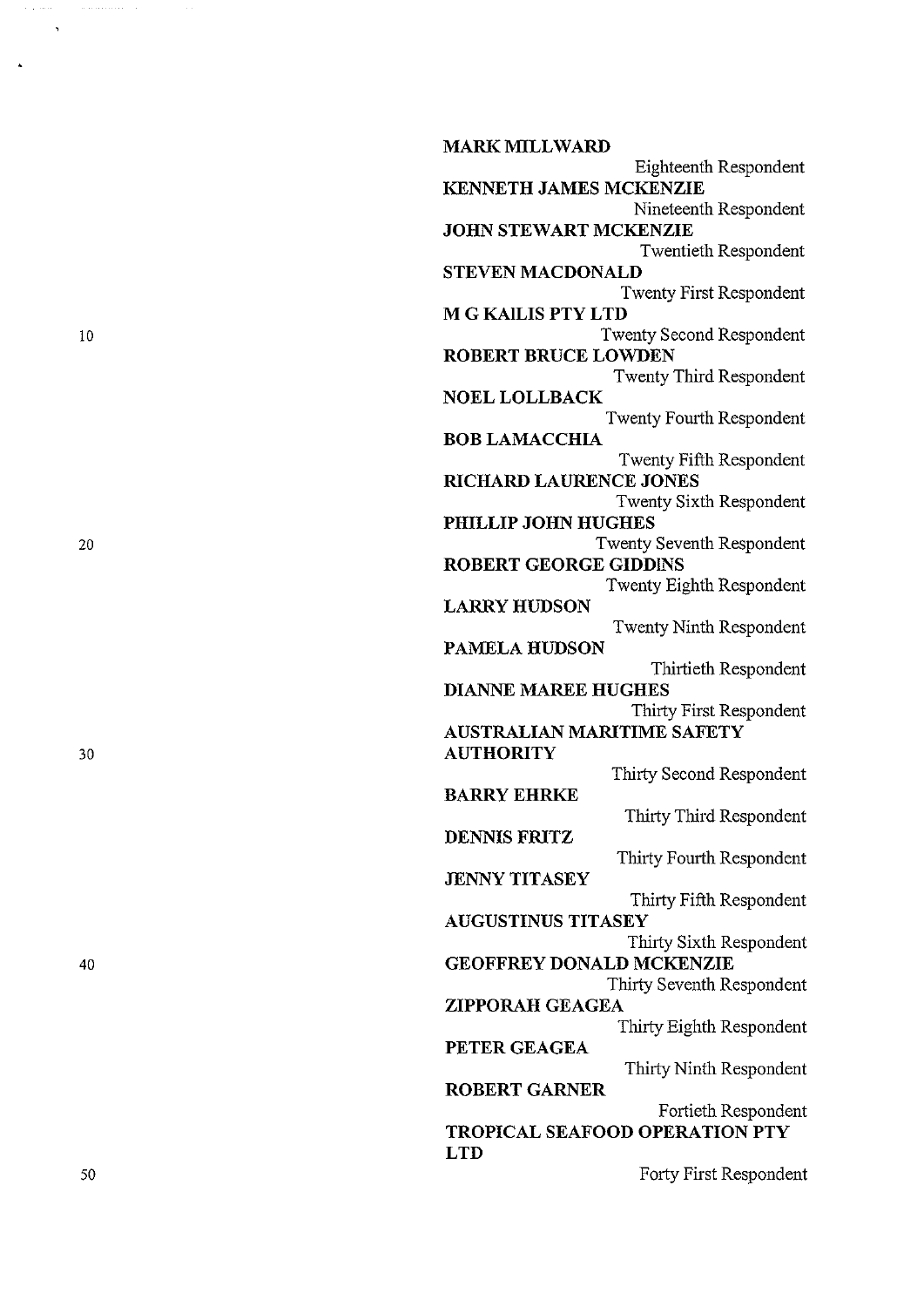DIAKEN PTY LTD Forty Second Respondent CARL DAGUIAR Forty Third Respondent JIMMY ALISON Forty Fourth Respondent DANNY BROWNLOW Forty Fifth Respondent BEVERLEY JOAN BRUCE Forty Sixth Respondent **GUY STEWART BRUCE** Forty Seventh Respondent KIWATLUI Forty Eighth Respondent TORRES STRAIT REGIONAL **AUTHORITY** Forty Ninth Respondent

## APPELLANT'S AMENDED REPLY TO SUBMISSIONS OF THE FIRST & SECOND RESPONDENTS

20

10

 $\ddot{\phantom{1}}$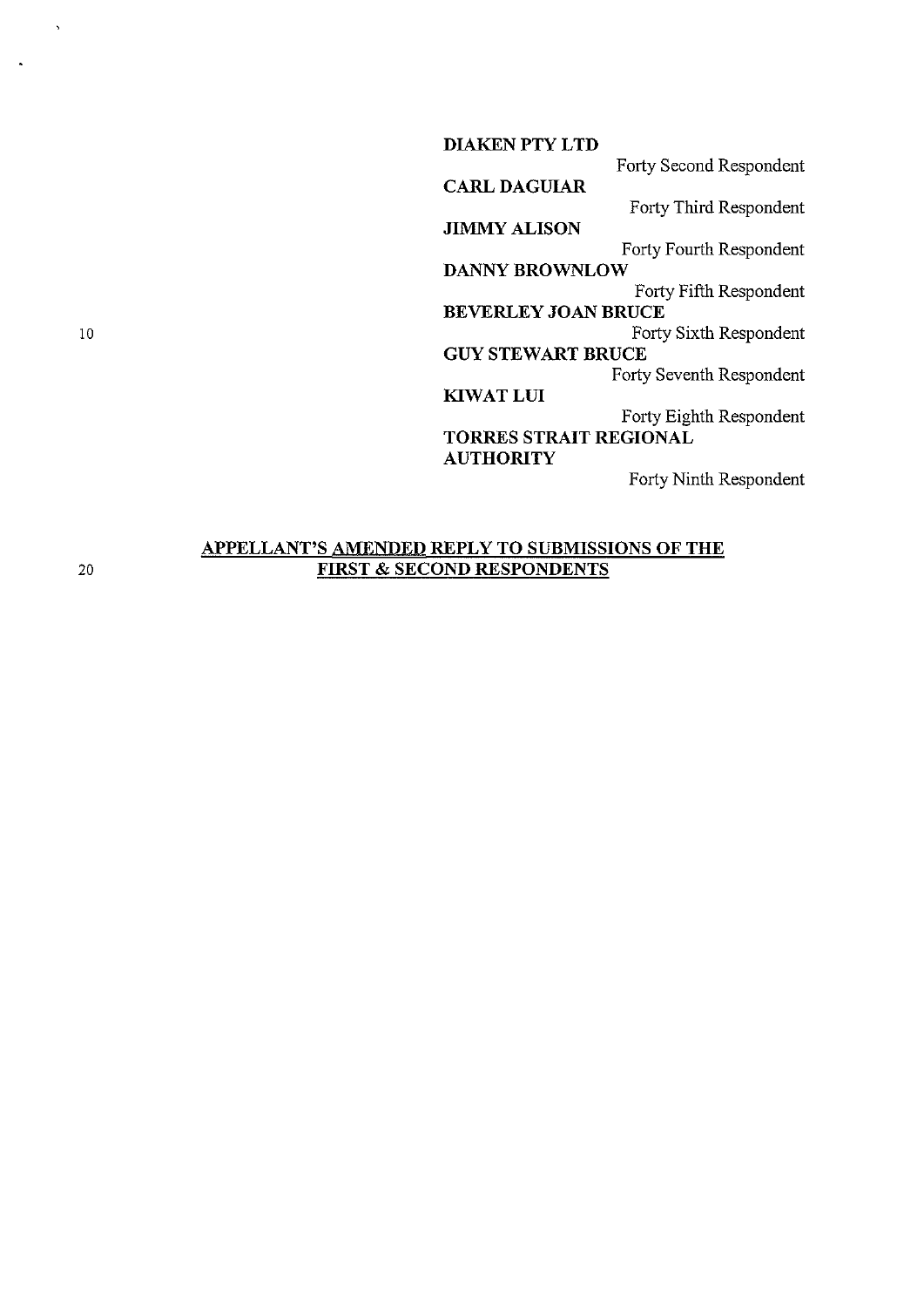#### Part 1: Certification as to form

1 This submission is in a form suitable for publication on the internet.

### Part II: Reply

2 Extinguishment issue. For the First Respondent, the key proposition is that, though a statutory licensing regime may be concerned in a general way to regulate rather than prohibit fishing, that does not preclude a finding that a native title right to take fish commercially is inconsistent with specific provisions of the legislative regime because, viewed nanowly, there is inconsistency: First Respondent's Submission para 21 ("1RS 21") and see also the Second Respondent's Submission para 19 ("2RS 19"). The proposition depends on the existence of a 10 true statutory prohibition of the activity of commercial fishing, necessary implication, or the authorisation of activities which would be abrogated by the exercise of the native title right: *Wik Peoples v Queensland* (1996) 187 CLR 1 *(Wik),* per Gummow J 185.5-186.5. None is present here. The resulting regime merely requires a native title holder to obtain a licence. The (licensed) exercise of the native title right is not physically inconsistent with the exercise of the statutory licence.

3 The First Respondent seeks to attribute to the Appellant the contention that nothing short of absolute prohibition is capable of extinguishing native title: IRS 34. No such contention is necessary; a prohibition which only has the effect of requiring licensing is not an absolute prohibition. Anything short of prohibition *simpliciter* leaves some room for the 20 activity otherwise prohibited: see 2RS 42-43. The prohibitions in the by-laws held to extinguish native title at common law in *Western Australia v Ward* (2002) 213 CLR I *(Ward)*  were "absolute": *Ward* at 152 [265]. Further, accepting that regulation may shade into prohibition *(Yanner v Eaton* (1999) 201 CLR 351 *(Yannerl* [37], and see IRS 20 and 2RS 18), in the final analysis, legislation prohibits an activity or it does not; it is prohibitory in character in relation to an activity or it is not; it is inconsistent with exercise of a right or it is not. Plainly, it is only *unlicensed* commercial fishing that is inconsistent with, and prohibited by, the legislative schemes in question: cf 2RS 43. There is no difficulty in discerning that the activity of commercial fishing is regulated, but not prohibited, by the statutory mechanisms in question.

30 4 Both Respondents' submissions depend upon distinguishing *Yanner:* IRS 34-39; 2RS 50-53; and both rely on *Harper v Minister for Sea Fisheries* (1989) 168 CLR 314 *(Harper)* [IRS 22-32, 37; 2RS 46-48].

> 5 The Second Respondent seeks to distinguish *Yanner* only by reference to there being more than a licensing exemption from the prohibition in that case: 2RS 50-53. However, in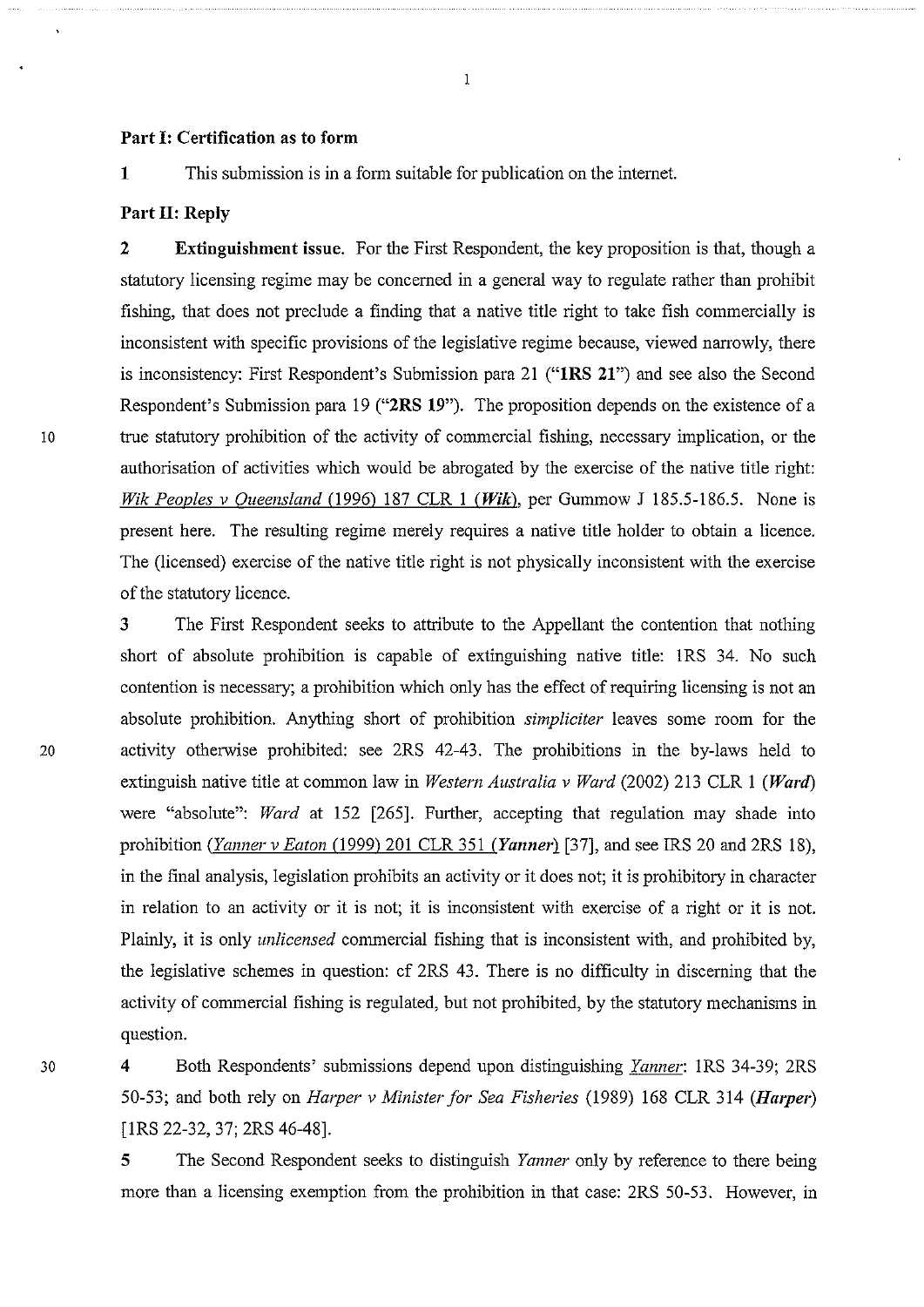identifying the prohibition in *Yanner* as having only "apparent generality" the majority of the Court mentioned the exemption in favour of the holder of a licence in s 54(1 )(a) of the *Fauna Conservation Act 1974* (Qld) as well as the exemptions in s 54(1)(b): *Yanner* at 364 [13]; cf 2RS 51. It is clear enough logic that one exception is sufficient to deny true generality. More than one makes no qualitative difference. The juxtaposition of the prohibition and the licensing exemption merely identifies both as integral to a statutory mechanism which, to use the language of the concession by the State, "merely imposes control": *Yanner* 355.1. Neither the concession (made first to Hayne J and then to McHugh J: *Yanner* at 354.9-355.1) nor the confirmation of its correctness were dependent on the presence of exemptions beyond the 10 integral licensing exemption: *Yanner* at 3 71.2 [31]; cf2RS 52. The prohibitions here cannot be regarded differently except by ignoring the obvious licensing exemptions. Once the exemptions are acknowledged, any argument which depends on the presence of true prohibitions evaporates.

2

**6** The First Respondent seeks to distinguish *Yanner* by asserting without explaining that the provisions there and their context were "very different": **1** RS 36; and that the Court there was not asked to grapple with a prohibition in a scheme like the present: IRS 37. However, the statutory purpose of preserving a public resource from a public right is comparable and the prohibitions against the unlicensed activity are in essentially the same form.

7 The submissions of the First and Second Respondents seek assistance from *Harper:*  20 IRS 22-33; 2RS 44-48. *Harper* it is not authority for a principle that a compulsoty licence to fish is necessarily to be regarded as the only source of entitlement to fish and in no circumstances as an instrument that renders lawful that which would otherwise be unlawful or so as shield the licensee from prosecution: cf IRS 30. Even if it was, the principle would need to be shown to have precedence over the principle that a clear and plain intention is required to extinguish native title. No dichotomy is introduced by the licensing regime on the Appellant's argument: cf 1RS 31. The regime merely requires all commercial fishers to be licensed. That different pre-existing rights might be affected in different ways by a law of general application is unremarkable.

8 The Appellant accepts on the authority of *Harper* that (public) rights held by native title 30 holders in their capacity as members of the public may be abrogated by the legislation in this case. *Harper* has not been applied to native title rights or proprietary rights under private law: cf IRS 25. In applying *Harper* in the context of the *Fisheries Act 1952* (Cth) in *Minister v Davey* (1993) 47 FCR 151 *(Davey),* Black CJ and Gummow J, referring to *Harper* at 325, 330 and 335, drew particular attention to the nature of the public right, stating (at 160B), "The right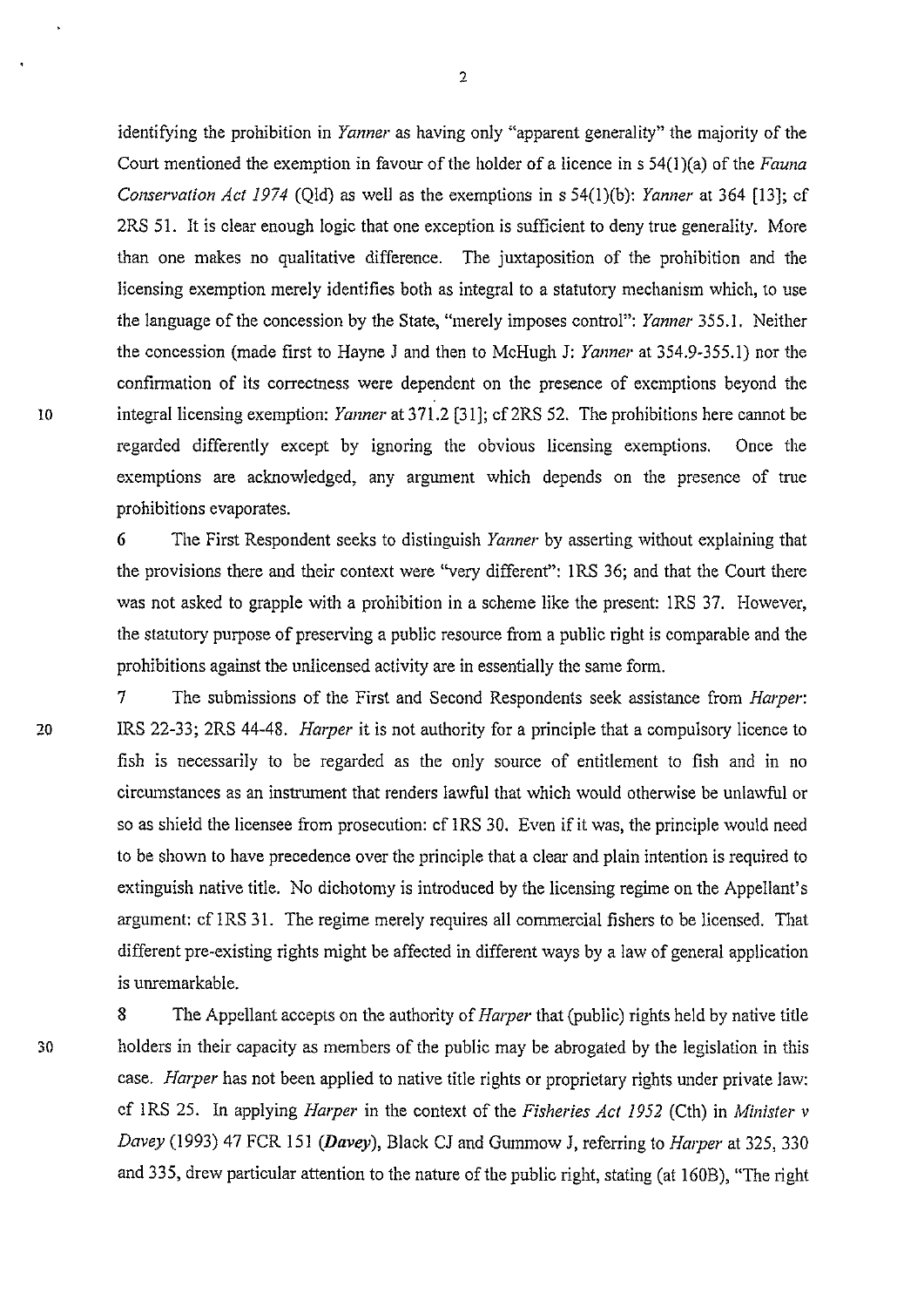to fish within territorial waters is an attribute of the Commonwealth's sovereignty, rather than a proprietary right available under private law".

3

9 In the passages from *Harper* referred to in *Davey,* the majority in *Harper* drew attention to the peculiar capacity of the holders of the public right to "deprive [the] right of all content": *Harper* at 325.6 per Mason CJ, Deane and Gaudron JJ; and Brennan J noted that the public right "is not limited by the need to preserve the capacity of a fishery to sustain itself': *Harper* at 330.8 and see 335.3. The intention of the parliament was seen in *Harper* as saving the abalone fishery from the inherent capacity of the public right to destroy it. No such consideration applies to the native title right, which not only is narrowly held, but is also 10 exercisable subject to traditional rules relating to conservation as the primary judge found: {FC 71.1 [235]}. It is sufficient to achieve the statutory objective that the holders of such rights be AB848 required to obtain a licence. No necessary implication of extinguishment arises from the generality of the licensing regime: cf IRS 29; 2RS 42-44. Any inconsistency that can be alleviated within the terms of the statutory regime is not "necessary inconsistency".

10 Reciprocal rights issue - Reply to First Respondent. The First Respondent refers repeatedly to the expression "a real relationship, or connection" used by Kirby J in *Ward* at 246.2 [577] (IRS 55, 57, 60, 61 ). This reflects Kirby J's view about what is required by the words "in relation to", though at (580], he also described the claimed right as being "sufficiently connected". The expression does not appear in the NTA. It was not used or 20 endorsed by any other member of the Court. Further, at 1RS 60, there is an impermissible slide from Kirby J's expression "a real relationship, or connection" to the expression 'the "real relationship, or connection"' (emphasis added).

> 11 The First Respondent's reference at IRS 55 to the definition of "interest" in sec 253 is misplaced, given the primary judge's unchallenged finding that reciprocal rights are rights and obligations, not privileges, interests etc {FC 130 (508]}. IRS 57 misstates the relevant AB929 question, which is: Are reciprocal rights, rights in relation to land or waters?

12 Attention is drawn at IRS 58, 61 to what is said to be a "sharp contrast" between reciprocal rights and occupation based rights. This also diverts attention from the relevant question. It is not relevant that another category of rights has different characteristics. The can be said of the comparisons made at IRS 59.

13 As to IRS 48.2, the quotation attributed to Professor Scott is in fact a quotation from Professor Beckett {FC 61 [193]}.

14 As to IRS 63, a requirement of "direct cormection" is not supported by the text of subsec 223(1), nor the passages from *Commonwealth v Yarmirr* (2001) 208 CLR 1 *(Yarmirr)* 

30

AB836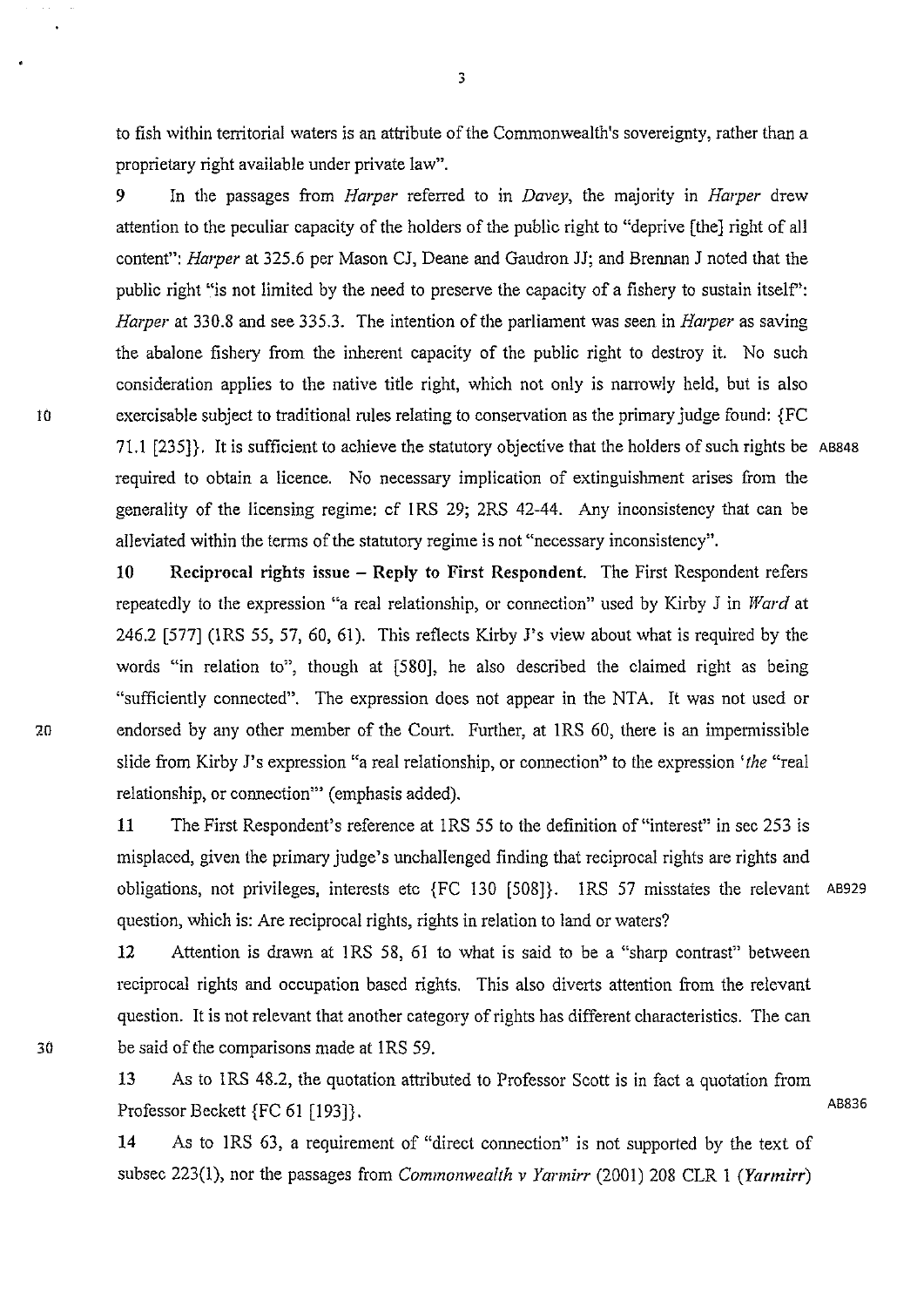or *Ward* cited. As to IRS 64, whether the requisite connection could be satisfied merely by a relationship with a primary rights holder did not arise in *Yarmirr,* a claim made on behalf of, and determined in favour of, clan members only: *Yarmirr v Northern Territory* (1998) 82 FCR 533 at 538D, 602E. The Full Court determination in *Ward* included as native title holders, members of neighbouring estate groups and spouses of estate group members: *Attorney-General* (NT) *v Ward* (2003) 134 FCR 16 at 19 [clauses 4(a) & (b) of the proposed determination], 23 [15]. Spouses' rights are the direct result of a relationship with a primary rights holder. Neighbours' rights are likely also to be a result of such a relationship.

15 As to IRS 67-68, while the para 223(1)(b) inquiry may be area specific *(Bodney v*  lO *Bennell* (2008) 167 FCR 84 at 130-l [175], [179]), the primary judge found that connection was established in respect of the whole of the determination area {FC 166 [656]} and that in AB978 some measure the laws and customs address the Islanders' use and occupation of their own *and others'* areas {FC 166 [655]}. If it is necessary to consider the reciprocal rights holders as AB977 individuals for the purposes of para  $223(1)(b)$  (see [20] below), their connection to particular areas is by laws or customs that require, at least in ordinary circumstances, occupation based rights holders to give them access to those areas and resources. There is also evidence of the use by reciprocal rights holders of the areas of their occupation based rights counterparts (see, for example, Nelson Gibuma at Ex 1A, 8 [18]-[20], at txl05 (L36) -106 (L23); Kapua Gutchen at 16A, 100-101 [348)-[353]; Mr Murphy at tx4998 (L32-47), tx5000 (Ll-20, 31-40), tx5003 (L30-42), tx5004 (L12-18); Professor Scott at Ex 45A, 154 [382]). AB442 AB444,434 AB456

16 The primary judge found that reciprocity rights holders have "rights and obligations that are recognised and are expected to be honoured or discharged under Islander laws and customs" {FC 130 [508]}: cf IRS 74. Nothing said at IRS 75 detracts from the primary AB929 judge's findings cited at para 15 of the Appellant's Submissions filed on 9 November 2012.

17 Reciprocal rights issue - Reply to Second Respondent. As to 2RS 58, the relevant right in *Ward* was considered to extend to the restraint of visual or auditory reproductions of what was found on the relevant land or took place there, or elsewhere: *Ward* at [59]. The content of this claimed right and that of the claimed reciprocity rights are not analogous.

18 At 2RS 60, the Second Respondent adopts the inaccurate terms "visitor" (reciprocal *30* rights holder) and "host" (occupation based rights holder) and uses them repeatedly thereafter. These terms and the passages from the primary judge's reasons cited at 2RS 60, 61 relate largely, if not, wholly to *thubud.* The primary judge used the word "host" only in relation to *thubud* {FC 130 [507]}. Neither affines nor *thubud* are mere visitors; on the contrary, they AB929 have and have had culturally significant roles to play {FC 66 [219], 67 [221], 68-70 [226]- AB842,844,

20

845